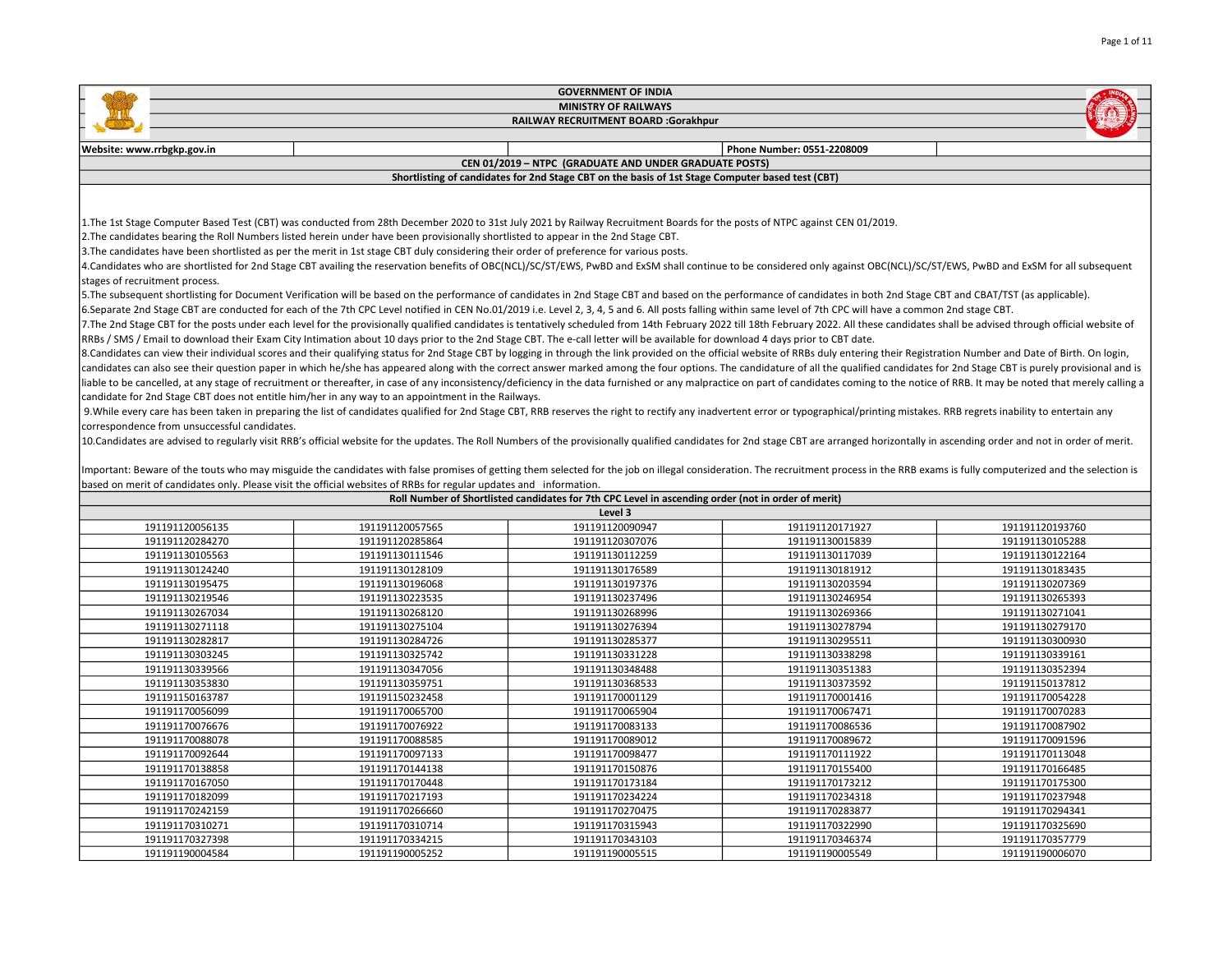|                            |                                    | <b>GOVERNMENT OF INDIA</b>                             |                                    |                                    |  |
|----------------------------|------------------------------------|--------------------------------------------------------|------------------------------------|------------------------------------|--|
|                            | <b>MINISTRY OF RAILWAYS</b>        |                                                        |                                    |                                    |  |
|                            |                                    | RAILWAY RECRUITMENT BOARD :Gorakhpur                   |                                    |                                    |  |
|                            |                                    |                                                        |                                    |                                    |  |
| Website: www.rrbgkp.gov.in |                                    |                                                        | Phone Number: 0551-2208009         |                                    |  |
|                            |                                    | CEN 01/2019 - NTPC (GRADUATE AND UNDER GRADUATE POSTS) |                                    |                                    |  |
| 191191190007434            | 191191190007737                    | 191191190009351                                        | 191191190009434                    | 191191190009525                    |  |
| 191191190009542            | 191191190013249                    | 191191190014176                                        | 191191190014214                    | 191191190015054                    |  |
| 191191190015126            | 191191190016784                    | 191191190019919                                        | 191191190020475                    | 191191190020511                    |  |
| 191191190021880            | 191191190023973                    | 191191190027386                                        | 191191190029294                    | 191191190029737                    |  |
| 191191190030392            | 191191190030397                    | 191191190031318                                        | 191191190031703                    | 191191190032515                    |  |
| 191191190032599            | 191191190033599                    | 191191190033897                                        | 191191190034058                    | 191191190034488                    |  |
| 191191190035549            | 191191190037891                    | 191191190040170                                        | 191191190053619                    | 191191190053701                    |  |
| 191191190054335            | 191191190056172                    | 191191190057219                                        | 191191190057274                    | 191191190057954                    |  |
| 191191190058798            | 191191190058806                    | 191191190058962                                        | 191191190060210                    | 191191190062094                    |  |
| 191191190063390            | 191191190065004                    | 191191190067165                                        | 191191190070517                    | 191191190071071                    |  |
| 191191190071767            | 191191190072041                    | 191191190072402                                        | 191191190074060                    | 191191190075434                    |  |
| 191191190078151            | 191191190078312                    | 191191190079538                                        | 191191190079639                    | 191191190080038                    |  |
| 191191190081580            | 191191190082087                    | 191191190082399                                        | 191191190085572                    | 191191190086397                    |  |
| 191191190087704            | 191191190088713                    | 191191190089153                                        | 191191190091439                    | 191191190091698                    |  |
| 191191190091871            | 191191190092056                    | 191191190093734                                        | 191191190094357                    | 191191190094631                    |  |
| 191191190095066            | 191191190095175                    | 191191190095195                                        | 191191190095291                    | 191191190096845                    |  |
| 191191190096847            | 191191190096855                    | 191191190097929                                        | 191191190098536                    | 191191190100916                    |  |
| 191191190103155            | 191191190103527                    | 191191190104027                                        | 191191190105141                    | 191191190106709                    |  |
| 191191190111965            | 191191190114941                    | 191191190115311                                        | 191191190116105                    | 191191190117352                    |  |
| 191191190119276            | 191191190122154                    | 191191190124810                                        | 191191190125571                    | 191191190126193                    |  |
| 191191190135806            | 191191190136635                    | 191191190142463                                        | 191191190148862                    | 191191190155403                    |  |
| 191191190155813            | 191191190157960                    | 191191190164862                                        | 191191190167126                    | 191191190167352                    |  |
| 191191190169917            | 191191190170106                    | 191191190170882                                        | 191191190172371                    | 191191190174248                    |  |
| 191191190176966            | 191191190177623                    | 191191190178349                                        | 191191190178723                    | 191191190178740                    |  |
| 191191190178814            | 191191190178937                    | 191191190179260                                        | 191191190179905                    | 191191190180431                    |  |
| 191191190188570            | 191191190188707                    | 191191190190465                                        | 191191190190787                    | 191191190193184                    |  |
| 191191190198620            | 191191190198952                    | 191191190201681                                        | 191191190204814                    | 191191190205189                    |  |
| 191191190205274            | 191191190211589                    | 191191190212585                                        | 191191190218564                    | 191191190220897                    |  |
| 191191190222776            | 191191190223516                    | 191191190224686                                        | 191191190225723                    | 191191190226753                    |  |
| 191191190227683            |                                    |                                                        |                                    |                                    |  |
| 191191190240905            | 191191190232066<br>191191190243669 | 191191190233231<br>191191190244992                     | 191191190238685<br>191191190246504 | 191191190239988<br>191191190248460 |  |
|                            |                                    |                                                        |                                    |                                    |  |
| 191191190250168            | 191191190251918                    | 191191190256519                                        | 191191190256563                    | 191191190256976                    |  |
| 191191190258099            | 191191190262121                    | 191191190262208                                        | 191191190263333                    | 191191190264823                    |  |
| 191191190265198            | 191191190266769                    | 191191190268804                                        | 191191190269061                    | 191191190270317                    |  |
| 191191190270365            | 191191190280501                    | 191191190281023                                        | 191191190281083                    | 191191190283220                    |  |
| 191191190283616            | 191191190284501                    | 191191190286046                                        | 191191190288316                    | 191191190293882                    |  |
| 191191190294419            | 191191190295157                    | 191191190297314                                        | 191191190297552                    | 191191190298534                    |  |
| 191191190298663            | 191191190302260                    | 191191190303618                                        | 191191190324628                    | 191191190359239                    |  |
| 191191190360806            | 191191190369767                    | 191191190373921                                        | 191191190379469                    | 191191210265955                    |  |
| 191191220000135            | 191191230035539                    | 191191240000310                                        | 191191240001444                    | 191191240002645                    |  |
| 191191250042249            | 191191250047802                    | 191191250052735                                        | 191191250063398                    | 191191250072642                    |  |
| 191191250074862            | 191191250077536                    | 191191250087161                                        | 191191250095764                    | 191191250097525                    |  |
| 191191260003757            | 191191260004270                    | 191191260014475                                        | 191191260024824                    | 191191260028927                    |  |
| 191191260029588            | 191191260030068                    | 191191260031178                                        | 191191260033029                    | 191191260034658                    |  |
| 191191260034679            | 191191260035304                    | 191191260037095                                        | 191191260037757                    | 191191260038530                    |  |
| 191191260040223            | 191191260041227                    | 191191260041491                                        | 191191260042399                    | 191191260043716                    |  |
| 191191260047594            | 191191260051380                    | 191191260054348                                        | 191191260058641                    | 191191260059792                    |  |
| 191191260061743            | 191191260066115                    | 191191260070549                                        | 191191260091576                    | 191191260091823                    |  |
| 191191260092628            | 191191260094896                    | 191191260178464                                        | 191191260290988                    | 191191280003525                    |  |

GOVERNMENT OF INDIA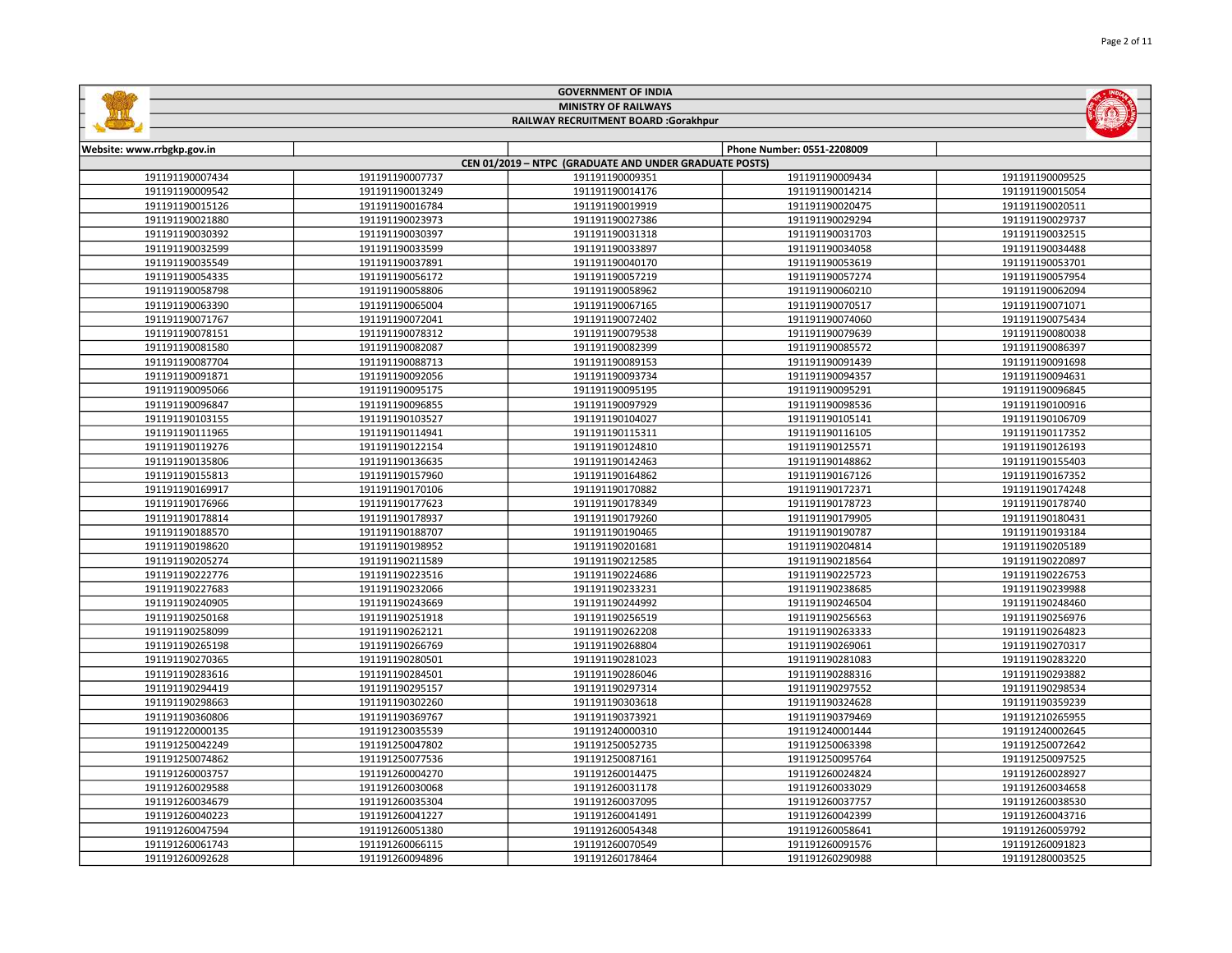|                            |                             | <b>GOVERNMENT OF INDIA</b>                             |                            |                 |  |
|----------------------------|-----------------------------|--------------------------------------------------------|----------------------------|-----------------|--|
|                            | <b>MINISTRY OF RAILWAYS</b> |                                                        |                            |                 |  |
|                            |                             | RAILWAY RECRUITMENT BOARD :Gorakhpur                   |                            |                 |  |
|                            |                             |                                                        |                            |                 |  |
| Website: www.rrbgkp.gov.in |                             |                                                        | Phone Number: 0551-2208009 |                 |  |
|                            |                             | CEN 01/2019 - NTPC (GRADUATE AND UNDER GRADUATE POSTS) |                            |                 |  |
| 191191290081185            | 191191310040284             | 191192110188915                                        | 191192120075285            | 191192120083453 |  |
| 191192120117036            | 191192120121563             | 191192120129255                                        | 191192120129898            | 191192120140680 |  |
| 191192120150671            | 191192120155306             | 191192120179806                                        | 191192120184411            | 191192120193536 |  |
| 191192120202721            | 191192120240452             | 191192120254183                                        | 191192120273505            | 191192120287462 |  |
| 191192120299666            | 191192120302482             | 191192120304621                                        | 191192130004023            | 191192130015484 |  |
| 191192130018092            | 191192130099547             | 191192130109847                                        | 191192130109946            | 191192130116508 |  |
| 191192130123647            | 191192130129311             | 191192130136684                                        | 191192130139319            | 191192130144579 |  |
| 191192130148811            | 191192130150109             | 191192130155723                                        | 191192130157975            | 191192130162052 |  |
| 191192130162885            | 191192130164644             | 191192130170758                                        | 191192130183036            | 191192130190286 |  |
| 191192130196071            | 191192130219908             | 191192130222023                                        | 191192130225100            | 191192130228431 |  |
| 191192130229326            | 191192130236522             | 191192130237634                                        | 191192130240545            | 191192130242806 |  |
| 191192130250141            | 191192130258556             | 191192130261410                                        | 191192130271059            | 191192130284065 |  |
| 191192130285707            | 191192130286367             | 191192130292071                                        | 191192130292347            | 191192130293568 |  |
| 191192130298572            | 191192130299559             | 191192130300541                                        | 191192130301993            | 191192130302234 |  |
| 191192130321284            | 191192130327712             | 191192130329438                                        | 191192130336215            | 191192130342182 |  |
| 191192130345543            | 191192130364624             | 191192130374465                                        | 191192130379067            | 191192150264286 |  |
| 191192170066151            | 191192170072685             | 191192170080894                                        | 191192170081578            | 191192170082493 |  |
| 191192170083253            | 191192170084560             | 191192170084741                                        | 191192170086143            | 191192170094804 |  |
| 191192170096544            | 191192170100925             | 191192170103134                                        | 191192170104638            | 191192170115426 |  |
| 191192170120170            | 191192170126282             | 191192170134255                                        | 191192170135688            | 191192170140452 |  |
| 191192170153673            | 191192170154714             | 191192170156910                                        | 191192170159817            | 191192170160147 |  |
| 191192170162978            | 191192170165526             | 191192170166474                                        | 191192170170683            | 191192170175455 |  |
| 191192170175842            | 191192170178459             | 191192170179137                                        | 191192170183471            | 191192170183985 |  |
| 191192170184091            | 191192170185169             | 191192170192147                                        | 191192170203690            | 191192170207768 |  |
| 191192170210860            | 191192170214535             | 191192170218440                                        | 191192170218911            | 191192170221507 |  |
| 191192170224084            | 191192170232920             | 191192170234984                                        | 191192170242926            | 191192170244055 |  |
| 191192170250651            | 191192170258322             | 191192170269424                                        | 191192170271886            | 191192170279790 |  |
| 191192170282136            | 191192170285479             | 191192170286975                                        | 191192170289523            | 191192170319364 |  |
| 191192170336723            | 191192170339767             | 191192170341740                                        | 191192170349042            | 191192170349607 |  |
| 191192170350441            | 191192170351835             | 191192170353266                                        | 191192190005590            | 191192190005943 |  |
| 191192190007312            | 191192190008181             | 191192190008756                                        | 191192190010175            | 191192190010589 |  |
| 191192190011051            | 191192190012013             | 191192190020181                                        | 191192190020271            | 191192190022560 |  |
| 191192190025312            | 191192190027765             | 191192190027899                                        | 191192190028035            | 191192190028689 |  |
| 191192190028692            | 191192190029275             | 191192190030658                                        | 191192190032066            | 191192190032164 |  |
| 191192190037005            | 191192190039061             | 191192190055272                                        | 191192190056076            | 191192190056088 |  |
| 191192190057421            | 191192190057524             | 191192190058314                                        | 191192190060295            | 191192190060460 |  |
| 191192190061588            | 191192190067329             | 191192190072918                                        | 191192190073153            | 191192190076227 |  |
| 191192190081923            | 191192190083427             | 191192190084622                                        | 191192190089154            | 191192190094144 |  |
| 191192190097362            | 191192190097580             | 191192190097931                                        | 191192190100882            | 191192190108191 |  |
| 191192190109372            | 191192190110665             | 191192190111242                                        | 191192190112274            | 191192190112762 |  |
| 191192190114036            | 191192190122355             | 191192190125040                                        | 191192190128437            | 191192190129031 |  |
| 191192190129210            | 191192190130417             | 191192190132018                                        | 191192190133651            | 191192190133819 |  |
| 191192190139039            | 191192190142741             | 191192190143245                                        | 191192190143853            | 191192190144257 |  |
| 191192190144650            | 191192190145259             | 191192190147618                                        | 191192190147698            | 191192190148569 |  |
| 191192190148946            | 191192190152257             | 191192190153560                                        | 191192190155292            | 191192190156602 |  |
| 191192190156896            | 191192190158737             | 191192190167146                                        | 191192190167537            | 191192190170191 |  |
| 191192190170537            | 191192190171071             | 191192190171465                                        | 191192190174776            | 191192190178154 |  |
| 191192190178567            | 191192190179266             | 191192190180202                                        | 191192190180323            | 191192190180643 |  |
| 191192190182176            | 191192190185133             | 191192190188878                                        | 191192190189637            | 191192190189912 |  |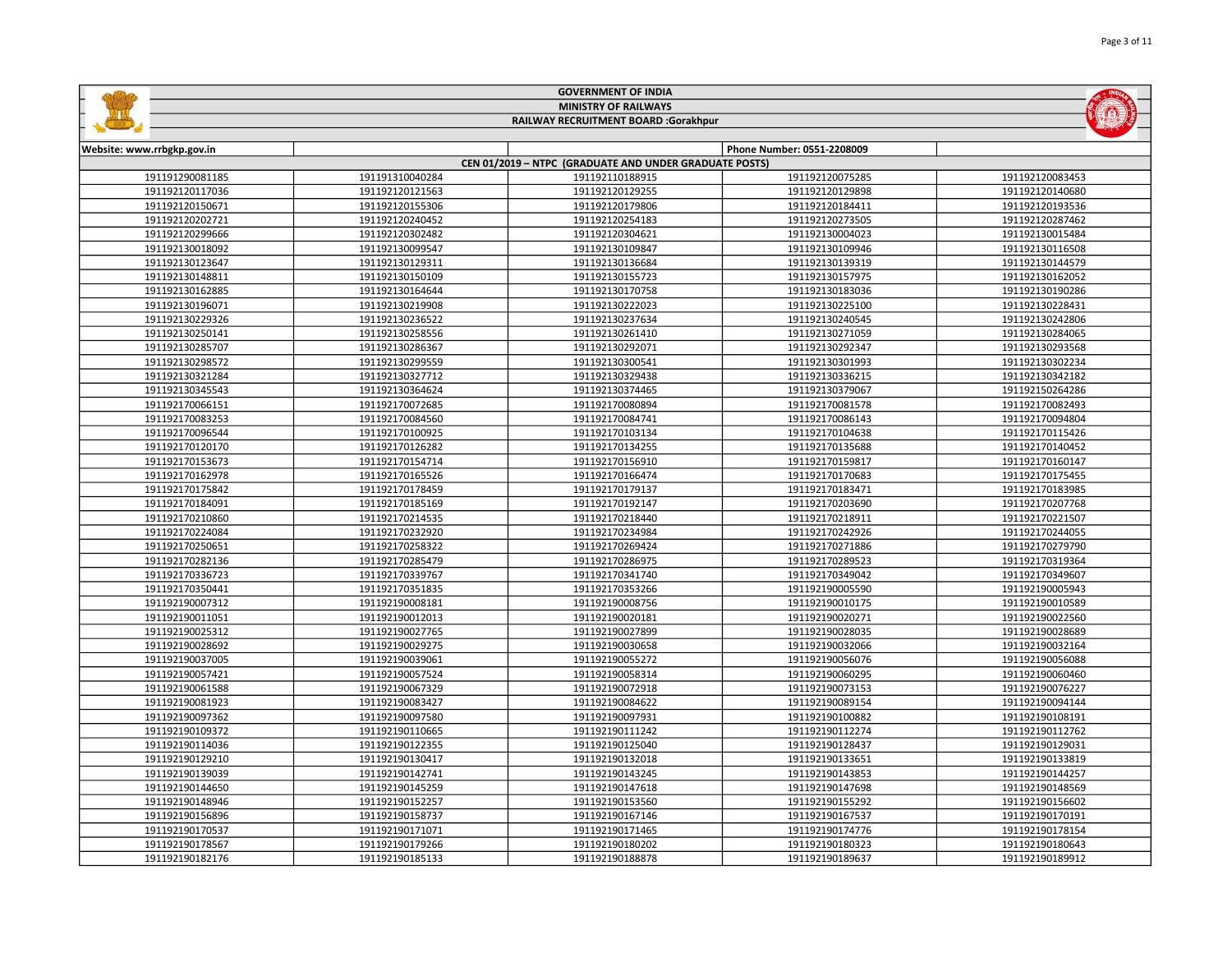|                            |                 | <b>GOVERNMENT OF INDIA</b>                             |                            |                 |
|----------------------------|-----------------|--------------------------------------------------------|----------------------------|-----------------|
|                            |                 | <b>MINISTRY OF RAILWAYS</b>                            |                            |                 |
|                            |                 | RAILWAY RECRUITMENT BOARD :Gorakhpur                   |                            |                 |
|                            |                 |                                                        |                            |                 |
| Website: www.rrbgkp.gov.in |                 | CEN 01/2019 - NTPC (GRADUATE AND UNDER GRADUATE POSTS) | Phone Number: 0551-2208009 |                 |
| 191192190190057            | 191192190190944 | 191192190191872                                        | 191192190192743            | 191192190192985 |
| 191192190196976            | 191192190197121 | 191192190197683                                        | 191192190197929            | 191192190198173 |
| 191192190201830            | 191192190204490 | 191192190206708                                        | 191192190211806            | 191192190211894 |
| 191192190211941            | 191192190213129 | 191192190214180                                        | 191192190214315            | 191192190214371 |
| 191192190216461            | 191192190217346 | 191192190221848                                        | 191192190222569            | 191192190222647 |
| 191192190223283            | 191192190223784 | 191192190224207                                        | 191192190225167            | 191192190226188 |
| 191192190228989            | 191192190229688 | 191192190230612                                        | 191192190232189            | 191192190232819 |
| 191192190233407            | 191192190235361 | 191192190236395                                        | 191192190236608            | 191192190237087 |
| 191192190241811            | 191192190243239 | 191192190243370                                        | 191192190244717            | 191192190245221 |
| 191192190247565            | 191192190247744 | 191192190248163                                        | 191192190252655            | 191192190256973 |
| 191192190258146            | 191192190260180 | 191192190260592                                        | 191192190262013            | 191192190263646 |
| 191192190263737            | 191192190265910 | 191192190267277                                        | 191192190269941            | 191192190270200 |
| 191192190270937            | 191192190271237 | 191192190271406                                        | 191192190274492            | 191192190274863 |
| 191192190275215            | 191192190277363 | 191192190278831                                        | 191192190279262            | 191192190283556 |
| 191192190284965            | 191192190285235 | 191192190290303                                        | 191192190293664            | 191192190296082 |
| 191192190300133            | 191192190303711 | 191192190331886                                        | 191192190352781            | 191192190360398 |
| 191192190361576            | 191192190364482 | 191192190366599                                        | 191192190368235            | 191192190369044 |
| 191192190374030            | 191192190374801 | 191192190377027                                        | 191192190378367            | 191192190380618 |
| 191192190381046            | 191192190381054 | 191192220000481                                        | 191192220001289            | 191192220002838 |
| 191192230076308            | 191192250058407 | 191192250064762                                        | 191192250065550            | 191192250076838 |
| 191192250082726            | 191192250094550 | 191192250097011                                        | 191192260005532            | 191192260014624 |
| 191192260016915            | 191192260021045 | 191192260024547                                        | 191192260031580            | 191192260032092 |
| 191192260034523            | 191192260036711 | 191192260037037                                        | 191192260038672            | 191192260038914 |
| 191192260039004            | 191192260039826 | 191192260040140                                        | 191192260041737            | 191192260044880 |
| 191192260045414            | 191192260047873 | 191192260049458                                        | 191192260050494            | 191192260052803 |
| 191192260055746            | 191192260062143 | 191192260063639                                        | 191192260063692            | 191192260075778 |
| 191192260077151            | 191192260079562 | 191192260079793                                        | 191192260082451            | 191192260085588 |
| 191192260085661            | 191192260088614 | 191192260092604                                        | 191192260093714            | 191192260226200 |
| 191193120054276            | 191193120054380 | 191193120056554                                        | 191193120057155            | 191193120057808 |
| 191193120058154            | 191193120058165 | 191193120058445                                        | 191193120059712            | 191193120060195 |
| 191193120060226            | 191193120061122 | 191193120062535                                        | 191193120065218            | 191193120065232 |
| 191193120066195            | 191193120066782 | 191193120067188                                        | 191193120067927            | 191193120068766 |
| 191193120069809            | 191193120070020 | 191193120070776                                        | 191193120072142            | 191193120072299 |
| 191193120072432            | 191193120073097 | 191193120073518                                        | 191193120073623            | 191193120073947 |
| 191193120074232            | 191193120074562 | 191193120075023                                        | 191193120075178            | 191193120075281 |
| 191193120075426            | 191193120075532 | 191193120075634                                        | 191193120075952            | 191193120075988 |
| 191193120078032            | 191193120080059 | 191193120080724                                        | 191193120080732            | 191193120081587 |
| 191193120082094            | 191193120082424 | 191193120082556                                        | 191193120082558            | 191193120082752 |
| 191193120084219            | 191193120084760 | 191193120084879                                        | 191193120087118            | 191193120087245 |
| 191193120087958            | 191193120088515 | 191193120088525                                        | 191193120088601            | 191193120088762 |
| 191193120089233            | 191193120090226 | 191193120091179                                        | 191193120091783            | 191193120092164 |
| 191193120092410            | 191193120093080 | 191193120093511                                        | 191193120094493            | 191193120095295 |
| 191193120095959            | 191193120096281 | 191193120096790                                        | 191193150089320            | 191193170001276 |
| 191193170055353            | 191193170064457 | 191193170067157                                        | 191193170069244            | 191193170077154 |
| 191193170080973            | 191193170091934 | 191193170094193                                        | 191193170094966            | 191193170098421 |
| 191193190004913            | 191193190014385 | 191193190019529                                        | 191193190022438            | 191193190025974 |
| 191193190027038            | 191193190034548 | 191193190034865                                        | 191193190036954            | 191193190038366 |
| 191193190052564            | 191193190052565 | 191193190052734                                        | 191193190052866            | 191193190053689 |
| 191193190054332            | 191193190054535 | 191193190054873                                        | 191193190055393            | 191193190056059 |
|                            |                 |                                                        |                            |                 |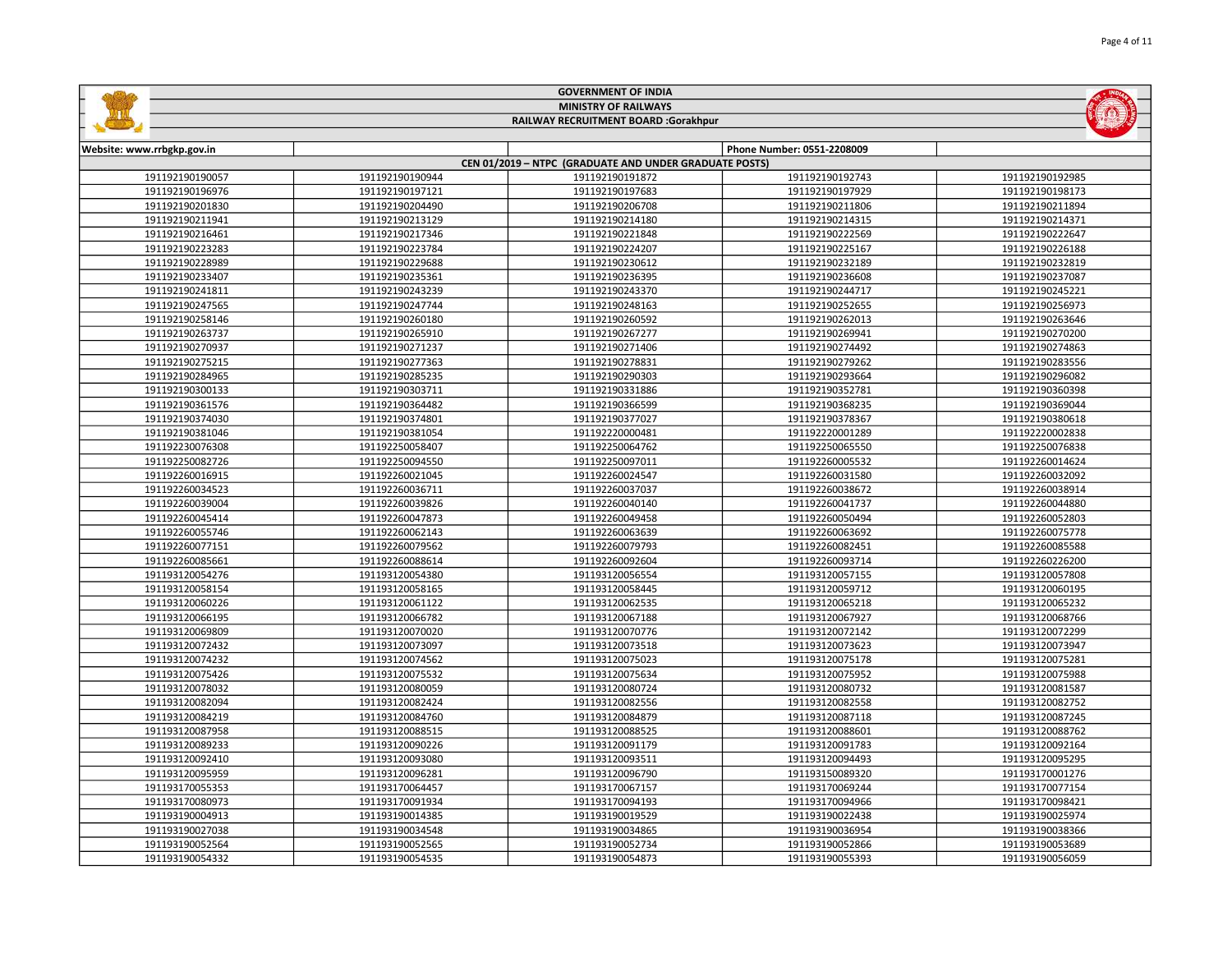|                                    |                                    | <b>GOVERNMENT OF INDIA</b>                             |                                    |                                    |  |  |
|------------------------------------|------------------------------------|--------------------------------------------------------|------------------------------------|------------------------------------|--|--|
|                                    | <b>MINISTRY OF RAILWAYS</b>        |                                                        |                                    |                                    |  |  |
|                                    |                                    | RAILWAY RECRUITMENT BOARD :Gorakhpur                   |                                    |                                    |  |  |
|                                    |                                    |                                                        |                                    |                                    |  |  |
| Website: www.rrbgkp.gov.in         |                                    |                                                        | Phone Number: 0551-2208009         |                                    |  |  |
|                                    |                                    | CEN 01/2019 - NTPC (GRADUATE AND UNDER GRADUATE POSTS) |                                    |                                    |  |  |
| 191193190058237                    | 191193190058882                    | 191193190059525                                        | 191193190060150                    | 191193190060189                    |  |  |
| 191193190060347                    | 191193190060474                    | 191193190060703                                        | 191193190062775                    | 191193190063143                    |  |  |
| 191193190063774                    | 191193190064073                    | 191193190064785                                        | 191193190065013                    | 191193190066232                    |  |  |
| 191193190068495                    | 191193190069446                    | 191193190070994                                        | 191193190071213                    | 191193190071670                    |  |  |
| 191193190072492                    | 191193190072621                    | 191193190073034                                        | 191193190073267                    | 191193190073467                    |  |  |
| 191193190073766                    | 191193190074273                    | 191193190075218                                        | 191193190075407                    | 191193190075949                    |  |  |
| 191193190076983                    | 191193190077930                    | 191193190079811                                        | 191193190079812                    | 191193190080293                    |  |  |
| 191193190080339                    | 191193190080978                    | 191193190082011                                        | 191193190083827                    | 191193190084862                    |  |  |
| 191193190085660                    | 191193190085931                    | 191193190087170                                        | 191193190087202                    | 191193190089133                    |  |  |
| 191193190089640                    | 191193190091756                    | 191193190091777                                        | 191193190092132                    | 191193190093560                    |  |  |
| 191193190094717                    | 191193190096944                    | 191193190097275                                        | 191193190097369                    | 191193190098035                    |  |  |
| 191193250056100                    | 191193250086168                    | 191193250089397                                        | 191193260004441                    | 191193260018695                    |  |  |
| 191193260021373                    | 191193260038071                    | 191193260040540                                        | 191193260040941                    | 191193260043062                    |  |  |
| 191193260043797                    | 191193260043800                    | 191193260047396                                        | 191193260054866                    | 191193260065561                    |  |  |
| 191193260074425                    | 191193260076314                    | 191193260076813                                        | 191193260079146                    | 191193260083848                    |  |  |
| 191193260087175                    | 191193260089122                    | 191193260093067                                        | 191193310026275                    | 191194120090314                    |  |  |
| 191194120098792                    | 191194120107372                    | 191194120107441                                        | 191194120113172                    | 191194120136356                    |  |  |
| 191194120137668                    | 191194120146107                    | 191194120149666                                        | 191194120150404                    | 191194120152934                    |  |  |
| 191194120153047                    | 191194120170740                    | 191194120171537                                        | 191194120192037                    | 191194120197736                    |  |  |
| 191194120233702                    | 191194120270748                    | 191194120282655                                        | 191194120302811                    | 191194130009336                    |  |  |
| 191194130009932                    | 191194130013618                    | 191194130098696                                        | 191194130098962                    | 191194130099721                    |  |  |
| 191194130100184                    | 191194130103050                    | 191194130104777                                        | 191194130105469                    | 191194130112656                    |  |  |
| 191194130113502                    | 191194130117660                    | 191194130119948                                        | 191194130120148                    | 191194130124294                    |  |  |
| 191194130126961                    | 191194130129640                    | 191194130136170                                        | 191194130139845                    | 191194130145157                    |  |  |
| 191194130146746                    | 191194130148865                    | 191194130150210                                        | 191194130150215                    | 191194130153755                    |  |  |
| 191194130154582                    | 191194130155044                    | 191194130158267                                        | 191194130158390                    | 191194130161636                    |  |  |
| 191194130165783                    | 191194130166540                    | 191194130175283                                        | 191194130176925                    | 191194130177121                    |  |  |
| 191194130177428                    | 191194130178765                    | 191194130179103                                        | 191194130179691                    | 191194130179956                    |  |  |
| 191194130182316                    | 191194130182724                    | 191194130186103                                        | 191194130186589                    | 191194130187779                    |  |  |
| 191194130187837                    | 191194130188246                    | 191194130188247                                        | 191194130189407                    | 191194130192771                    |  |  |
| 191194130198706                    | 191194130202736                    | 191194130203254                                        | 191194130204612                    | 191194130206139                    |  |  |
| 191194130211615<br>191194130221685 | 191194130213136<br>191194130222068 | 191194130217387<br>191194130231516                     | 191194130218256<br>191194130233703 | 191194130219679<br>191194130233851 |  |  |
| 191194130234034                    | 191194130234374                    | 191194130234897                                        | 191194130237114                    | 191194130241245                    |  |  |
| 191194130243342                    | 191194130243707                    | 191194130243761                                        | 191194130243768                    |                                    |  |  |
| 191194130248757                    |                                    |                                                        |                                    | 191194130246783                    |  |  |
| 191194130266393                    | 191194130252692<br>191194130267096 | 191194130254266<br>191194130268251                     | 191194130255214<br>191194130271246 | 191194130256164<br>191194130273094 |  |  |
| 191194130273403                    |                                    |                                                        | 191194130282663                    |                                    |  |  |
|                                    | 191194130274021                    | 191194130275272<br>191194130287356                     |                                    | 191194130282681                    |  |  |
| 191194130285264<br>191194130295251 | 191194130285505<br>191194130295721 | 191194130298841                                        | 191194130290890<br>191194130302985 | 191194130292611                    |  |  |
| 191194130304371                    | 191194130305976                    | 191194130306708                                        | 191194130312388                    | 191194130303330<br>191194130315791 |  |  |
| 191194130316110                    | 191194130320664                    | 191194130328645                                        | 191194130331247                    | 191194130332089                    |  |  |
| 191194130332510                    | 191194130334811                    | 191194130334818                                        | 191194130335647                    | 191194130337442                    |  |  |
| 191194130342208                    | 191194130343115                    | 191194130343730                                        | 191194130345100                    | 191194130345591                    |  |  |
| 191194130346079                    | 191194130347029                    | 191194130347581                                        | 191194130351746                    | 191194130352908                    |  |  |
| 191194130354436                    | 191194130355461                    | 191194130355945                                        | 191194130356461                    | 191194130363478                    |  |  |
| 191194130364132                    | 191194130364243                    | 191194130372793                                        | 191194130378168                    | 191194130378676                    |  |  |
| 191194130380933                    | 191194130381101                    | 191194140052022                                        | 191194150072921                    | 191194150115829                    |  |  |
| 191194150121908                    | 191194150128686                    | 191194150178451                                        | 191194150196229                    | 191194150227314                    |  |  |
|                                    |                                    |                                                        |                                    |                                    |  |  |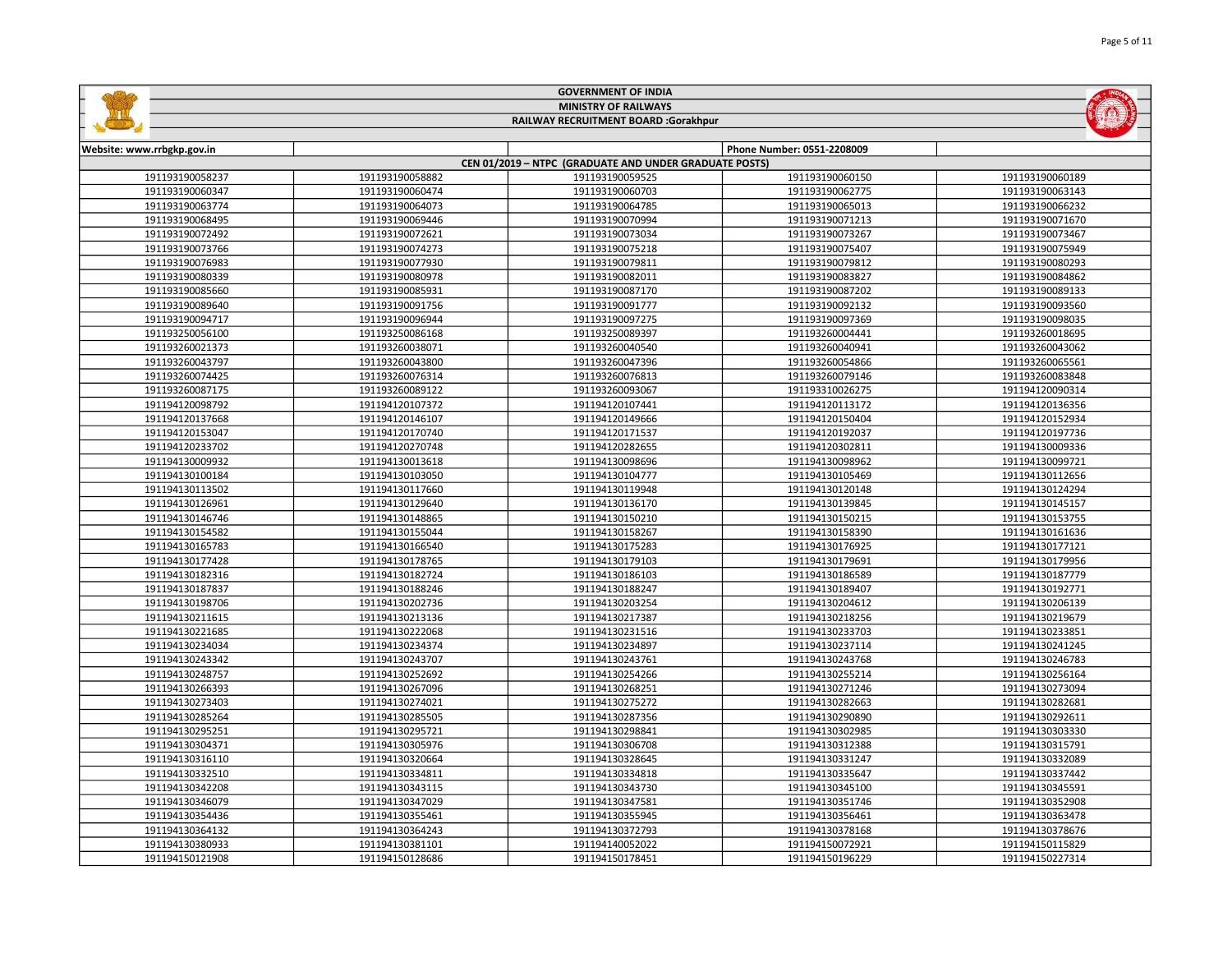|                            |                             | <b>GOVERNMENT OF INDIA</b>                             |                            |                 |  |
|----------------------------|-----------------------------|--------------------------------------------------------|----------------------------|-----------------|--|
|                            | <b>MINISTRY OF RAILWAYS</b> |                                                        |                            |                 |  |
|                            |                             | RAILWAY RECRUITMENT BOARD :Gorakhpur                   |                            |                 |  |
|                            |                             |                                                        |                            |                 |  |
| Website: www.rrbgkp.gov.in |                             |                                                        | Phone Number: 0551-2208009 |                 |  |
|                            |                             | CEN 01/2019 - NTPC (GRADUATE AND UNDER GRADUATE POSTS) |                            |                 |  |
| 191194150227982            | 191194150229686             | 191194150266972                                        | 191194150283189            | 191194150287141 |  |
| 191194150291238            | 191194170057614             | 191194170064696                                        | 191194170067378            | 191194170068800 |  |
| 191194170073660            | 191194170075161             | 191194170075381                                        | 191194170075509            | 191194170076081 |  |
| 191194170076987            | 191194170077141             | 191194170077950                                        | 191194170082336            | 191194170082626 |  |
| 191194170083482            | 191194170083901             | 191194170084601                                        | 191194170085555            | 191194170085603 |  |
| 191194170087320            | 191194170092197             | 191194170092236                                        | 191194170096382            | 191194170096859 |  |
| 191194170096999            | 191194170097996             | 191194170107595                                        | 191194170112049            | 191194170117554 |  |
| 191194170118279            | 191194170118281             | 191194170120073                                        | 191194170120261            | 191194170121420 |  |
| 191194170126396            | 191194170126405             | 191194170130009                                        | 191194170131475            | 191194170132594 |  |
| 191194170132908            | 191194170137302             | 191194170142172                                        | 191194170142603            | 191194170144707 |  |
| 191194170145185            | 191194170153112             | 191194170155766                                        | 191194170156717            | 191194170158324 |  |
| 191194170161103            | 191194170167385             | 191194170169107                                        | 191194170169415            | 191194170170470 |  |
| 191194170174152            | 191194170175315             | 191194170176091                                        | 191194170177381            | 191194170177694 |  |
| 191194170184762            | 191194170185534             | 191194170188471                                        | 191194170188793            | 191194170188923 |  |
| 191194170199793            | 191194170207626             | 191194170210086                                        | 191194170216716            | 191194170217057 |  |
| 191194170218901            | 191194170223195             | 191194170244790                                        | 191194170246208            | 191194170246313 |  |
| 191194170247035            | 191194170247454             | 191194170253202                                        | 191194170258232            | 191194170261859 |  |
| 191194170264349            | 191194170266931             | 191194170267244                                        | 191194170281424            | 191194170285868 |  |
| 191194170288364            | 191194170288675             | 191194170290186                                        | 191194170298218            | 191194170304699 |  |
| 191194170305171            | 191194170306199             | 191194170307747                                        | 191194170308480            | 191194170309752 |  |
| 191194170311214            | 191194170313388             | 191194170315435                                        | 191194170317987            | 191194170319531 |  |
| 191194170324235            | 191194170324301             | 191194170325800                                        | 191194170326811            | 191194170328082 |  |
| 191194170328275            | 191194170330947             | 191194170332192                                        | 191194170333223            | 191194170334016 |  |
| 191194170335266            | 191194170339871             | 191194170341462                                        | 191194170343027            | 191194170349514 |  |
| 191194170351317            | 191194170353215             | 191194170353803                                        | 191194170354070            | 191194170356174 |  |
| 191194170358613            | 191194170362726             | 191194190003614                                        | 191194190003635            | 191194190003696 |  |
| 191194190004752            | 191194190005130             | 191194190005617                                        | 191194190005655            | 191194190005769 |  |
| 191194190006539            | 191194190006719             | 191194190006871                                        | 191194190007351            | 191194190007553 |  |
| 191194190007922            | 191194190008130             | 191194190008223                                        | 191194190008362            | 191194190008683 |  |
| 191194190009083            | 191194190009245             | 191194190009289                                        | 191194190009316            | 191194190009796 |  |
| 191194190010126            | 191194190010676             | 191194190011326                                        | 191194190011515            | 191194190011966 |  |
| 191194190012688            | 191194190012722             | 191194190013223                                        | 191194190013706            | 191194190014070 |  |
| 191194190014707            | 191194190014831             | 191194190014952                                        | 191194190015560            | 191194190016398 |  |
| 191194190016685            | 191194190017807             | 191194190017945                                        | 191194190018054            | 191194190018639 |  |
| 191194190019137            | 191194190019218             | 191194190019358                                        | 191194190020742            | 191194190021565 |  |
| 191194190021809            | 191194190022211             | 191194190022698                                        | 191194190023035            | 191194190023055 |  |
| 191194190023349            | 191194190024218             | 191194190024818                                        | 191194190024923            | 191194190024994 |  |
| 191194190025058            | 191194190025136             | 191194190025397                                        | 191194190025414            | 191194190026096 |  |
| 191194190026174            | 191194190027521             | 191194190027806                                        | 191194190028211            | 191194190028248 |  |
| 191194190028276            | 191194190028727             | 191194190028774                                        | 191194190029383            | 191194190029907 |  |
| 191194190030393            | 191194190032101             | 191194190032128                                        | 191194190032341            | 191194190032407 |  |
| 191194190032969            | 191194190033027             | 191194190033141                                        | 191194190033495            | 191194190033507 |  |
| 191194190033587            | 191194190033619             | 191194190034301                                        | 191194190034569            | 191194190035055 |  |
| 191194190036040            | 191194190036114             | 191194190036126                                        | 191194190037121            | 191194190037301 |  |
| 191194190037935            | 191194190038967             | 191194190039274                                        | 191194190040741            | 191194190040744 |  |
| 191194190046862            | 191194190053230             | 191194190053480                                        | 191194190055869            | 191194190058005 |  |
| 191194190060902            | 191194190062968             | 191194190063887                                        | 191194190067248            | 191194190070421 |  |
| 191194190070873            | 191194190070979             | 191194190071924                                        | 191194190078198            | 191194190078957 |  |
| 191194190080820            | 191194190083543             | 191194190086256                                        | 191194190088102            | 191194190089876 |  |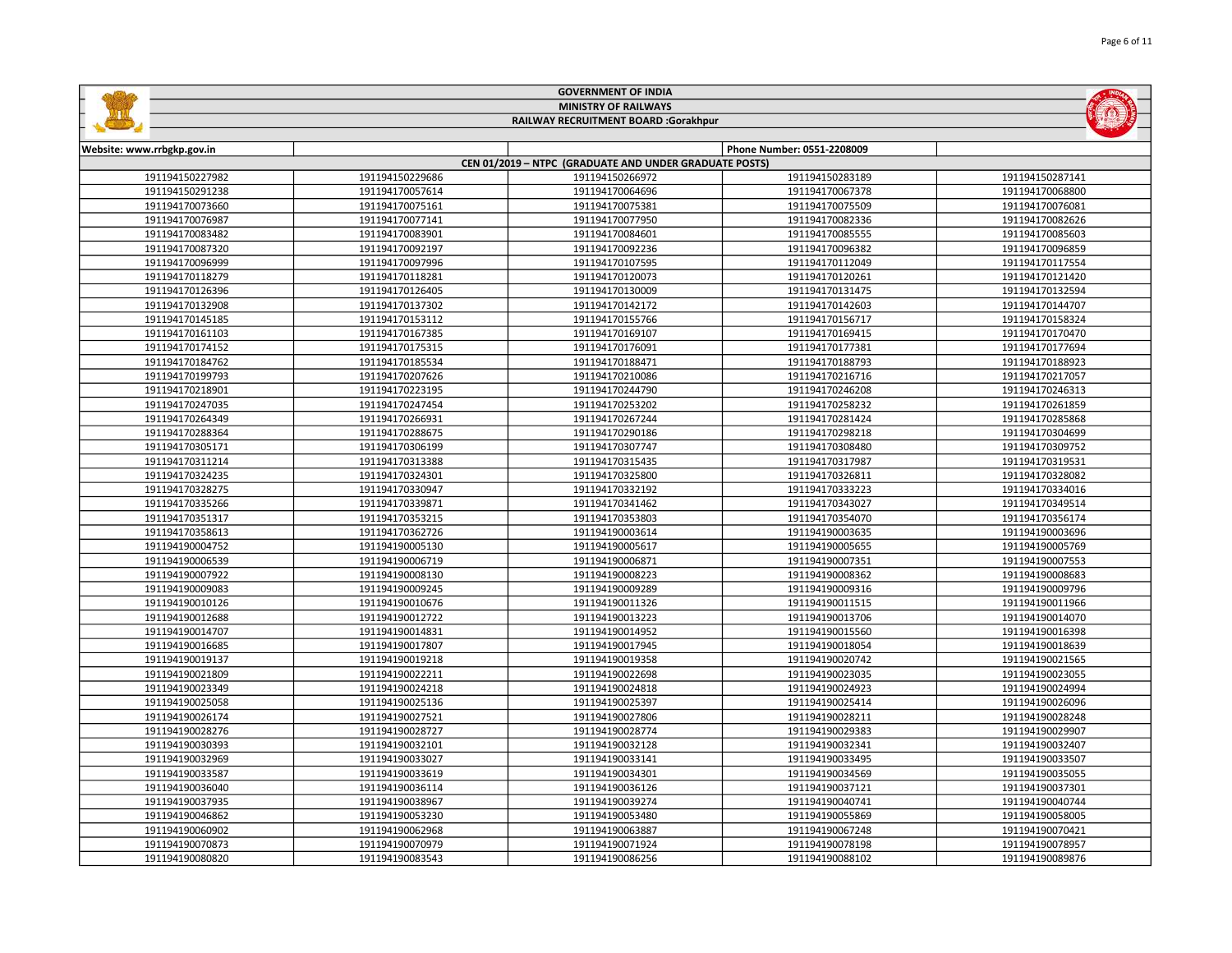|                                    |                                    | <b>GOVERNMENT OF INDIA</b>                             |                                    |                                    |  |
|------------------------------------|------------------------------------|--------------------------------------------------------|------------------------------------|------------------------------------|--|
|                                    | <b>MINISTRY OF RAILWAYS</b>        |                                                        |                                    |                                    |  |
|                                    |                                    | RAILWAY RECRUITMENT BOARD :Gorakhpur                   |                                    |                                    |  |
|                                    |                                    |                                                        |                                    |                                    |  |
| Website: www.rrbgkp.gov.in         |                                    |                                                        | Phone Number: 0551-2208009         |                                    |  |
|                                    |                                    | CEN 01/2019 - NTPC (GRADUATE AND UNDER GRADUATE POSTS) |                                    |                                    |  |
| 191194190090842                    | 191194190091087                    | 191194190094488                                        | 191194190097550                    | 191194190099232                    |  |
| 191194190099257                    | 191194190099400                    | 191194190099502                                        | 191194190099674                    | 191194190099797                    |  |
| 191194190100093                    | 191194190100290                    | 191194190100675                                        | 191194190101401                    | 191194190101519                    |  |
| 191194190102168                    | 191194190102265                    | 191194190102426                                        | 191194190102436                    | 191194190103013                    |  |
| 191194190103711                    | 191194190103888                    | 191194190104883                                        | 191194190105988                    | 191194190106247                    |  |
| 191194190106257                    | 191194190106526                    | 191194190107320                                        | 191194190108001                    | 191194190108405                    |  |
| 191194190108906                    | 191194190108999                    | 191194190109061                                        | 191194190109358                    | 191194190110013                    |  |
| 191194190110450                    | 191194190110573                    | 191194190111725                                        | 191194190111815                    | 191194190112511                    |  |
| 191194190114130                    | 191194190114158                    | 191194190114394                                        | 191194190115610                    | 191194190115611                    |  |
| 191194190115693                    | 191194190117333                    | 191194190117416                                        | 191194190117466                    | 191194190119030                    |  |
| 191194190119284                    | 191194190119551                    | 191194190119980                                        | 191194190120107                    | 191194190120600                    |  |
| 191194190121101                    | 191194190121144                    | 191194190121492                                        | 191194190121732                    | 191194190122140                    |  |
| 191194190122567                    | 191194190122781                    | 191194190123449                                        | 191194190124097                    | 191194190124394                    |  |
| 191194190124942                    | 191194190126320                    | 191194190127454                                        | 191194190127638                    | 191194190127860                    |  |
| 191194190128383                    | 191194190128399                    | 191194190128428                                        | 191194190128715                    | 191194190129725                    |  |
| 191194190130470                    | 191194190131838                    | 191194190131957                                        | 191194190132021                    | 191194190132372                    |  |
| 191194190132454                    | 191194190132621                    | 191194190133068                                        | 191194190133889                    | 191194190134750                    |  |
| 191194190135124                    | 191194190135706                    | 191194190135943                                        | 191194190136223                    | 191194190136320                    |  |
| 191194190136800                    | 191194190138131                    | 191194190138586                                        | 191194190138867                    | 191194190138995                    |  |
| 191194190139014                    | 191194190139932                    | 191194190140538                                        | 191194190140953                    | 191194190141233                    |  |
| 191194190141287                    | 191194190141380                    | 191194190141829                                        | 191194190142078                    | 191194190142129                    |  |
| 191194190142416                    | 191194190142592                    | 191194190142720                                        | 191194190142726                    | 191194190142893                    |  |
| 191194190143174                    | 191194190143516                    | 191194190143859                                        | 191194190144519                    | 191194190144564                    |  |
| 191194190144611                    | 191194190145714                    | 191194190145811                                        | 191194190145812                    | 191194190146967                    |  |
| 191194190147059                    | 191194190148737                    | 191194190149616                                        | 191194190150279                    | 191194190150690                    |  |
| 191194190150789                    | 191194190151296                    | 191194190151394                                        | 191194190152682                    | 191194190152779                    |  |
| 191194190152885                    | 191194190154313                    | 191194190154392                                        | 191194190154657                    | 191194190154910                    |  |
| 191194190155769                    | 191194190155770                    | 191194190155889                                        | 191194190156028                    | 191194190156466                    |  |
| 191194190156712                    | 191194190158707                    | 191194190159350                                        | 191194190159482                    | 191194190159858                    |  |
| 191194190159947                    | 191194190159975                    | 191194190159982                                        | 191194190160854                    | 191194190160917                    |  |
| 191194190161032                    | 191194190161069                    | 191194190162135                                        | 191194190163149                    | 191194190163536                    |  |
| 191194190163873                    | 191194190164062                    | 191194190164142                                        | 191194190164247                    | 191194190164772                    |  |
| 191194190164874                    | 191194190165124                    | 191194190165207                                        | 191194190165347                    | 191194190165682                    |  |
| 191194190165684                    | 191194190166240                    | 191194190166546                                        | 191194190166972                    | 191194190167882                    |  |
|                                    |                                    |                                                        |                                    |                                    |  |
| 191194190167888<br>191194190169610 | 191194190168627                    | 191194190168637                                        | 191194190168717                    | 191194190169408                    |  |
| 191194190170295                    | 191194190169708<br>191194190170657 | 191194190169846<br>191194190170824                     | 191194190169895<br>191194190170885 | 191194190170138<br>191194190171176 |  |
|                                    |                                    |                                                        |                                    |                                    |  |
| 191194190171407                    | 191194190171832                    | 191194190171847                                        | 191194190172101                    | 191194190172183                    |  |
| 191194190172328                    | 191194190172345                    | 191194190172353                                        | 191194190172403                    | 191194190172613                    |  |
| 191194190172830                    | 191194190173042                    | 191194190173196                                        | 191194190173862                    | 191194190174172                    |  |
| 191194190174209                    | 191194190174440                    | 191194190174604                                        | 191194190175499                    | 191194190175964                    |  |
| 191194190176057                    | 191194190176110                    | 191194190176457                                        | 191194190176748                    | 191194190176765                    |  |
| 191194190176807                    | 191194190176947                    | 191194190177057                                        | 191194190177699                    | 191194190177904                    |  |
| 191194190177910                    | 191194190177998                    | 191194190178094                                        | 191194190178190                    | 191194190178195                    |  |
| 191194190178219                    | 191194190178243                    | 191194190178626                                        | 191194190178695                    | 191194190179088                    |  |
| 191194190179219                    | 191194190179267                    | 191194190179797                                        | 191194190179846                    | 191194190180076                    |  |
| 191194190181521                    | 191194190183228                    | 191194190183377                                        | 191194190185614                    | 191194190185918                    |  |
| 191194190185943                    | 191194190186621                    | 191194190186682                                        | 191194190186994                    | 191194190187129                    |  |
| 191194190187445                    | 191194190187711                    | 191194190187800                                        | 191194190187836                    | 191194190188081                    |  |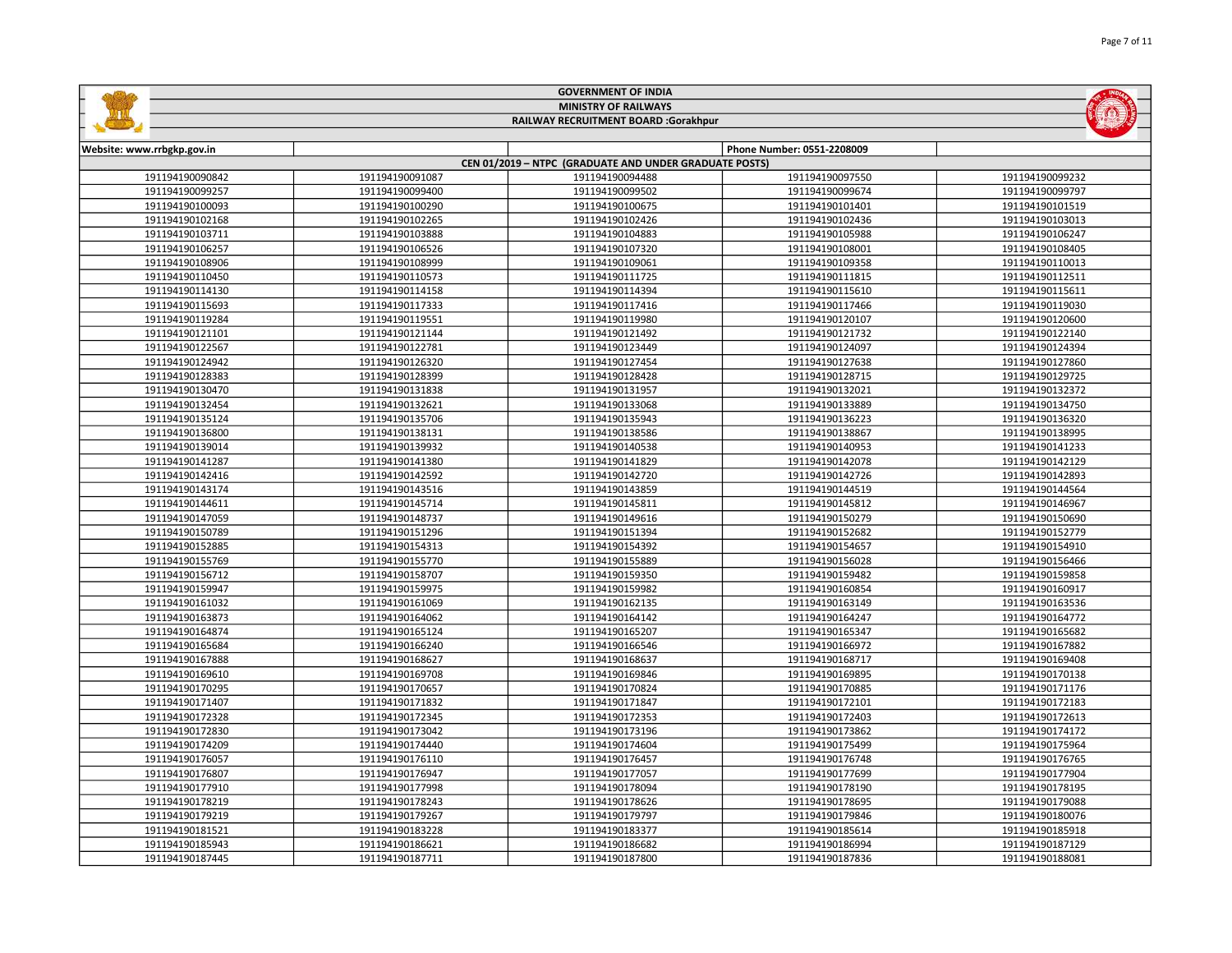|                            |                 | <b>GOVERNMENT OF INDIA</b>                             |                            |                 |
|----------------------------|-----------------|--------------------------------------------------------|----------------------------|-----------------|
|                            |                 | <b>MINISTRY OF RAILWAYS</b>                            |                            |                 |
|                            |                 | RAILWAY RECRUITMENT BOARD :Gorakhpur                   |                            |                 |
|                            |                 |                                                        |                            |                 |
| Website: www.rrbgkp.gov.in |                 |                                                        | Phone Number: 0551-2208009 |                 |
|                            |                 | CEN 01/2019 - NTPC (GRADUATE AND UNDER GRADUATE POSTS) |                            |                 |
| 191194190188086            | 191194190188795 | 191194190188899                                        | 191194190188984            | 191194190192973 |
| 191194190193268            | 191194190194443 | 191194190194727                                        | 191194190195315            | 191194190195712 |
| 191194190195934            | 191194190197355 | 191194190197379                                        | 191194190197579            | 191194190198139 |
| 191194190198672            | 191194190198946 | 191194190199586                                        | 191194190199711            | 191194190200451 |
| 191194190201628            | 191194190202664 | 191194190203706                                        | 191194190203935            | 191194190205152 |
| 191194190206310            | 191194190206909 | 191194190207237                                        | 191194190207505            | 191194190209702 |
| 191194190211170            | 191194190211312 | 191194190211418                                        | 191194190211613            | 191194190211921 |
| 191194190211952            | 191194190212590 | 191194190212785                                        | 191194190212934            | 191194190212942 |
| 191194190213719            | 191194190213856 | 191194190213950                                        | 191194190214082            | 191194190214316 |
| 191194190214828            | 191194190214837 | 191194190215550                                        | 191194190216202            | 191194190216318 |
| 191194190216633            | 191194190216848 | 191194190217277                                        | 191194190217326            | 191194190217563 |
| 191194190217909            | 191194190218391 | 191194190218903                                        | 191194190219837            | 191194190220237 |
| 191194190220258            | 191194190220574 | 191194190220950                                        | 191194190221199            | 191194190221340 |
| 191194190221729            | 191194190223501 | 191194190223684                                        | 191194190223834            | 191194190225015 |
| 191194190225148            | 191194190226197 | 191194190226401                                        | 191194190227181            | 191194190227257 |
| 191194190228684            | 191194190228772 | 191194190229087                                        | 191194190229295            | 191194190230314 |
| 191194190230618            | 191194190231213 | 191194190231568                                        | 191194190232639            | 191194190232701 |
| 191194190232737            | 191194190232896 | 191194190232945                                        | 191194190234278            | 191194190234428 |
| 191194190236115            | 191194190236137 | 191194190237259                                        | 191194190237292            | 191194190237544 |
| 191194190237964            | 191194190238594 | 191194190238803                                        | 191194190239412            | 191194190240088 |
| 191194190240107            | 191194190240573 | 191194190241317                                        | 191194190242181            | 191194190242310 |
| 191194190242320            | 191194190243657 | 191194190243837                                        | 191194190243867            | 191194190244660 |
| 191194190244714            | 191194190245380 | 191194190245653                                        | 191194190245981            | 191194190246865 |
| 191194190247630            | 191194190248910 | 191194190249105                                        | 191194190250042            | 191194190250142 |
| 191194190250961            | 191194190251002 | 191194190252657                                        | 191194190252924            | 191194190253323 |
| 191194190253937            | 191194190254225 | 191194190255016                                        | 191194190256290            | 191194190257729 |
| 191194190257953            | 191194190259166 | 191194190261258                                        | 191194190261424            | 191194190261443 |
| 191194190262027            | 191194190262438 | 191194190262881                                        | 191194190263423            | 191194190263799 |
| 191194190264196            | 191194190264382 | 191194190264513                                        | 191194190264619            | 191194190265565 |
| 191194190265848            | 191194190266587 | 191194190266707                                        | 191194190267372            | 191194190267772 |
| 191194190268841            | 191194190269435 | 191194190269497                                        | 191194190270272            | 191194190270613 |
| 191194190270678            | 191194190270680 | 191194190271048                                        | 191194190272254            | 191194190272276 |
| 191194190272495            | 191194190273291 | 191194190273295                                        | 191194190275666            | 191194190278343 |
| 191194190279518            | 191194190279587 | 191194190280253                                        | 191194190280693            | 191194190280697 |
| 191194190281050            | 191194190281182 | 191194190281618                                        | 191194190281743            | 191194190282038 |
| 191194190282569            | 191194190283217 | 191194190283793                                        | 191194190284183            | 191194190284805 |
| 191194190285490            | 191194190286152 | 191194190287118                                        | 191194190288214            | 191194190289709 |
| 191194190289797            | 191194190290202 | 191194190290482                                        | 191194190290618            | 191194190290897 |
| 191194190291527            | 191194190293110 | 191194190293575                                        | 191194190294267            | 191194190296053 |
| 191194190296466            | 191194190297109 | 191194190298041                                        | 191194190298068            | 191194190299383 |
| 191194190299792            | 191194190300180 | 191194190300554                                        | 191194190303107            | 191194190303634 |
| 191194190304541            | 191194190307449 | 191194190310039                                        | 191194190314175            | 191194190315920 |
| 191194190318041            | 191194190321898 | 191194190322298                                        | 191194190323249            | 191194190328057 |
| 191194190328664            | 191194190328942 | 191194190328968                                        | 191194190333797            | 191194190334182 |
| 191194190334614            | 191194190336196 | 191194190336953                                        | 191194190338228            | 191194190341734 |
| 191194190345152            | 191194190345634 | 191194190349219                                        | 191194190355389            | 191194190355632 |
| 191194190358655            | 191194190358742 | 191194190359242                                        | 191194190361552            | 191194190362906 |
| 191194190363904            | 191194190364105 | 191194190364892                                        | 191194190365651            | 191194190366261 |
| 191194190366482            | 191194190367963 | 191194190368801                                        | 191194190368992            | 191194190370650 |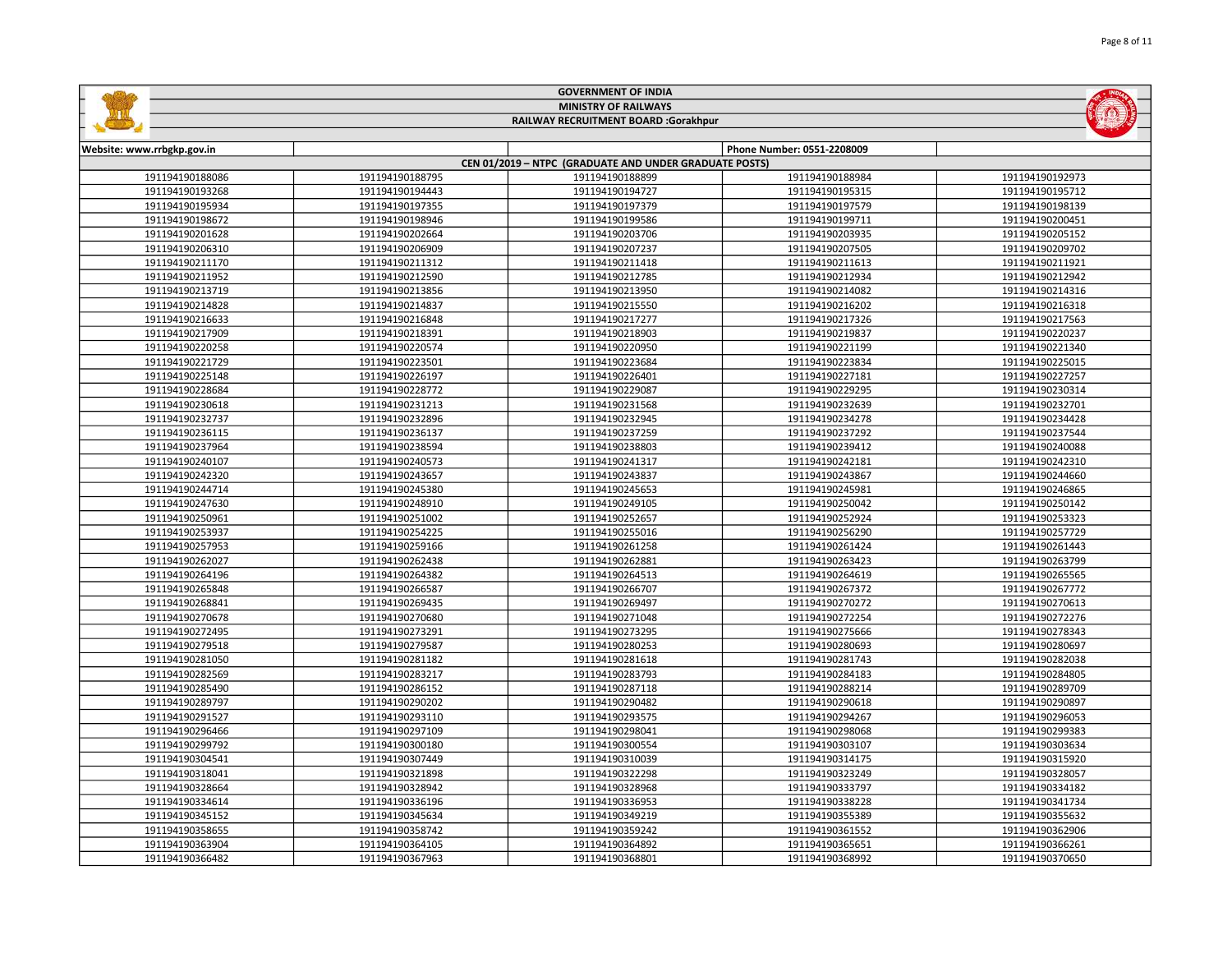|                            |                             | <b>GOVERNMENT OF INDIA</b>                             |                            |                 |  |  |
|----------------------------|-----------------------------|--------------------------------------------------------|----------------------------|-----------------|--|--|
|                            | <b>MINISTRY OF RAILWAYS</b> |                                                        |                            |                 |  |  |
|                            |                             | RAILWAY RECRUITMENT BOARD :Gorakhpur                   |                            |                 |  |  |
|                            |                             |                                                        |                            |                 |  |  |
| Website: www.rrbgkp.gov.in |                             |                                                        | Phone Number: 0551-2208009 |                 |  |  |
|                            |                             | CEN 01/2019 - NTPC (GRADUATE AND UNDER GRADUATE POSTS) |                            |                 |  |  |
| 191194190371155            | 191194190371185             | 191194190371272                                        | 191194190372085            | 191194190372651 |  |  |
| 191194190373002            | 191194190373416             | 191194190373740                                        | 191194190374007            | 191194190375315 |  |  |
| 191194190375689            | 191194190375892             | 191194190376626                                        | 191194190376831            | 191194190377003 |  |  |
| 191194190378198            | 191194190378388             | 191194190379013                                        | 191194190379650            | 191194190379762 |  |  |
| 191194200002425            | 191194200002516             | 191194220000540                                        | 191194220000716            | 191194220001433 |  |  |
| 191194230019561            | 191194230035836             | 191194230045544                                        | 191194230175687            | 191194230205214 |  |  |
| 191194230224771            | 191194230237130             | 191194230238258                                        | 191194230302827            | 191194230318467 |  |  |
| 191194240000083            | 191194240000609             | 191194240168045                                        | 191194240168062            | 191194240168066 |  |  |
| 191194240168250            | 191194240168282             | 191194240168298                                        | 191194240168313            | 191194240168337 |  |  |
| 191194240168385            | 191194240168387             | 191194240168413                                        | 191194250010114            | 191194250018389 |  |  |
| 191194250020932            | 191194250023746             | 191194250026870                                        | 191194250029237            | 191194250033732 |  |  |
| 191194250037836            | 191194250037857             | 191194250038509                                        | 191194250039217            | 191194250039276 |  |  |
| 191194250101657            | 191194250118505             | 191194250231129                                        | 191194250292042            | 191194250292837 |  |  |
| 191194250295223            | 191194250295463             | 191194250296335                                        | 191194250296883            | 191194250297224 |  |  |
| 191194250297652            | 191194250298176             | 191194250299537                                        | 191194250299910            | 191194250300003 |  |  |
| 191194250300916            | 191194250301845             | 191194250303988                                        | 191194250304419            | 191194250325626 |  |  |
| 191194260005641            | 191194260006099             | 191194260008184                                        | 191194260008826            | 191194260008837 |  |  |
| 191194260009783            | 191194260010040             | 191194260010097                                        | 191194260010217            | 191194260010937 |  |  |
| 191194260011115            | 191194260011255             | 191194260012752                                        | 191194260013196            | 191194260014125 |  |  |
| 191194260014608            | 191194260015034             | 191194260015117                                        | 191194260015775            | 191194260016765 |  |  |
| 191194260017451            | 191194260017654             | 191194260018099                                        | 191194260018467            | 191194260019223 |  |  |
| 191194260019740            | 191194260020109             | 191194260021599                                        | 191194260023217            | 191194260023741 |  |  |
| 191194260023990            | 191194260024243             | 191194260024469                                        | 191194260024810            | 191194260026504 |  |  |
| 191194260027165            | 191194260027271             | 191194260027440                                        | 191194260027443            | 191194260029101 |  |  |
| 191194260029138            | 191194260029677             | 191194260031154                                        | 191194260031342            | 191194260031593 |  |  |
| 191194260032469            | 191194260033718             | 191194260034183                                        | 191194260034610            | 191194260034974 |  |  |
| 191194260035074            | 191194260035089             | 191194260035422                                        | 191194260035839            | 191194260035893 |  |  |
| 191194260036005            | 191194260036036             | 191194260036157                                        | 191194260036181            | 191194260036318 |  |  |
| 191194260036541            | 191194260036563             | 191194260037178                                        | 191194260037239            | 191194260037480 |  |  |
| 191194260037624            | 191194260037834             | 191194260037909                                        | 191194260037957            | 191194260038008 |  |  |
| 191194260038026            | 191194260038112             | 191194260038222                                        | 191194260038227            | 191194260038253 |  |  |
| 191194260038342            | 191194260038370             | 191194260038452                                        | 191194260038528            | 191194260038558 |  |  |
| 191194260038634            | 191194260039007             | 191194260039469                                        | 191194260039470            | 191194260039561 |  |  |
| 191194260039606            | 191194260039616             | 191194260039785                                        | 191194260040199            | 191194260040261 |  |  |
| 191194260040303            | 191194260040319             | 191194260040577                                        | 191194260040965            | 191194260041331 |  |  |
| 191194260041437            | 191194260041593             | 191194260041739                                        | 191194260041790            | 191194260042019 |  |  |
| 191194260042270            | 191194260042433             | 191194260043105                                        | 191194260043170            | 191194260043188 |  |  |
| 191194260043269            | 191194260043317             | 191194260043710                                        | 191194260043736            | 191194260044102 |  |  |
| 191194260044167            | 191194260044176             | 191194260044495                                        | 191194260045244            | 191194260045466 |  |  |
| 191194260046317            | 191194260046349             | 191194260046392                                        | 191194260046607            | 191194260046745 |  |  |
| 191194260046746            | 191194260046784             | 191194260046836                                        | 191194260046860            | 191194260046972 |  |  |
| 191194260047385            | 191194260047453             | 191194260048037                                        | 191194260049032            | 191194260049186 |  |  |
| 191194260050257            | 191194260050297             | 191194260051781                                        | 191194260052371            | 191194260177398 |  |  |
| 191194260177675            | 191194260190601             | 191194260235528                                        | 191194260297165            | 191194260309979 |  |  |
| 191194260314429            | 191194260326132             | 191194260328361                                        | 191194260328394            | 191194260331947 |  |  |
| 191194260341969            | 191194260347796             | 191194260355187                                        | 191194260365666            | 191194260376444 |  |  |
| 191194260377327            | 191194260380944             | 191194260381235                                        | 191194270000534            | 191194270002028 |  |  |
| 191194270002547            | 191194270003453             | 191194270010106                                        | 191194270034083            | 191194270047136 |  |  |
| 191194310000344            | 191194310002160             | 191194310002982                                        | 191194310004436            | 191194310020535 |  |  |
|                            |                             |                                                        |                            |                 |  |  |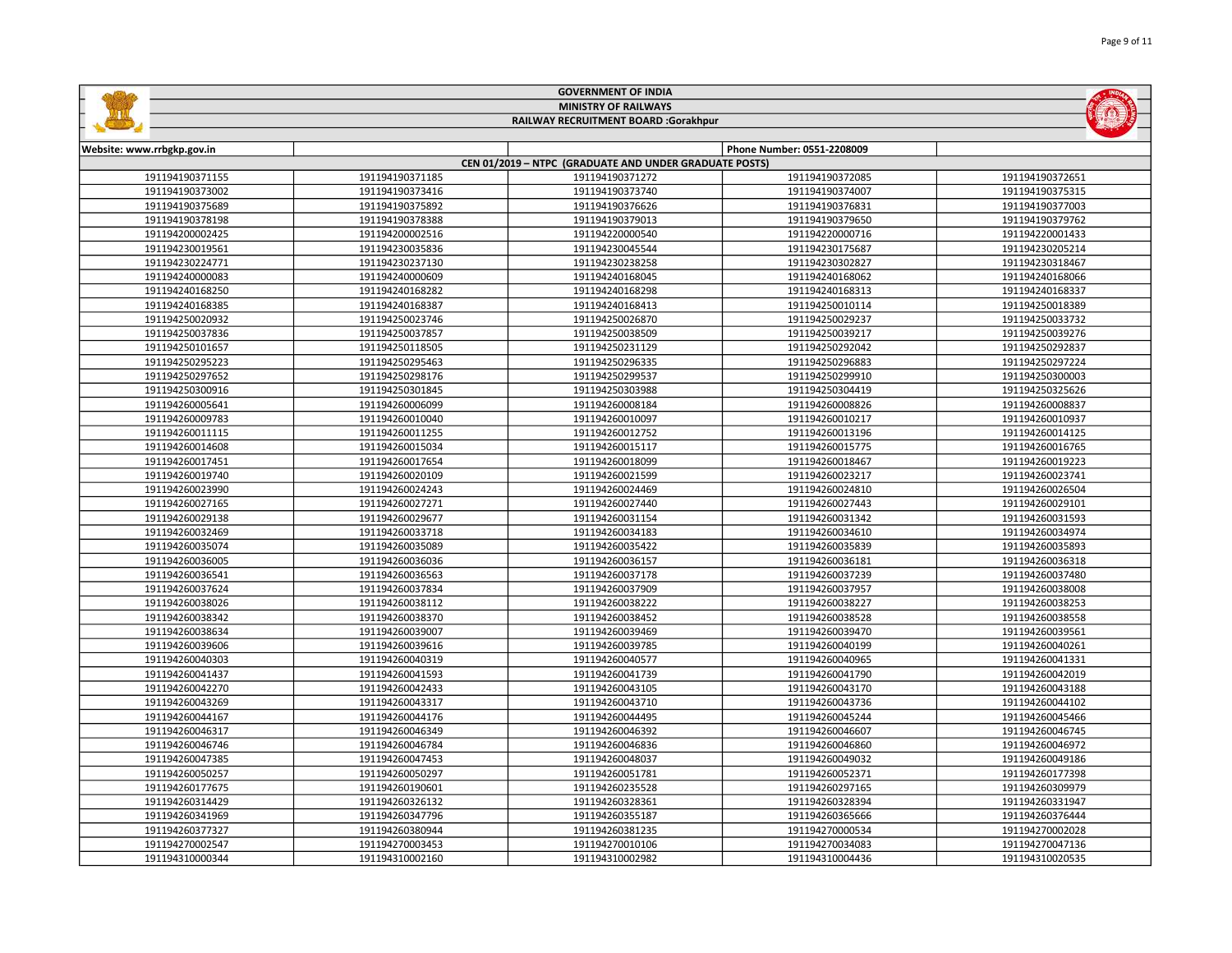|                            |                 | <b>GOVERNMENT OF INDIA</b>                             |                            |                 |
|----------------------------|-----------------|--------------------------------------------------------|----------------------------|-----------------|
|                            |                 | <b>MINISTRY OF RAILWAYS</b>                            |                            |                 |
|                            |                 | RAILWAY RECRUITMENT BOARD :Gorakhpur                   |                            |                 |
|                            |                 |                                                        |                            |                 |
| Website: www.rrbgkp.gov.in |                 |                                                        | Phone Number: 0551-2208009 |                 |
|                            |                 | CEN 01/2019 - NTPC (GRADUATE AND UNDER GRADUATE POSTS) |                            |                 |
| 191194310038181            | 191194310043071 | 191194310045394                                        | 191194310051822            | 191195120057093 |
| 191195120075625            | 191195120076470 | 191195120081534                                        | 191195120082115            | 191195120091608 |
| 191195130054054            | 191195130055236 | 191195130057445                                        | 191195130057555            | 191195130057677 |
| 191195130059025            | 191195130063605 | 191195130066534                                        | 191195130067987            | 191195130068471 |
| 191195130072888            | 191195130074432 | 191195130078974                                        | 191195130081977            | 191195130082654 |
| 191195130083754            | 191195130085625 | 191195130087855                                        | 191195130088328            | 191195130090198 |
| 191195130090639            | 191195130096065 | 191195130096436                                        | 191195130097441            | 191195170000102 |
| 191195170000120            | 191195170000422 | 191195170000734                                        | 191195170000918            | 191195170001884 |
| 191195170002073            | 191195170002267 | 191195170002469                                        | 191195170002643            | 191195170002970 |
| 191195170003007            | 191195170053169 | 191195170054057                                        | 191195170055857            | 191195170056674 |
| 191195170058126            | 191195170058650 | 191195170058913                                        | 191195170061300            | 191195170062303 |
| 191195170062394            | 191195170062637 | 191195170066556                                        | 191195170067518            | 191195170067725 |
| 191195170068052            | 191195170070395 | 191195170073470                                        | 191195170074953            | 191195170075206 |
| 191195170075544            | 191195170076060 | 191195170077338                                        | 191195170078327            | 191195170078514 |
| 191195170079775            | 191195170080144 | 191195170083263                                        | 191195170083502            | 191195170084340 |
| 191195170084383            | 191195170086401 | 191195170086611                                        | 191195170087040            | 191195170088235 |
| 191195170089699            | 191195170089768 | 191195170091095                                        | 191195170091330            | 191195170092358 |
| 191195170092373            | 191195170092631 | 191195170092994                                        | 191195170093551            | 191195170095163 |
| 191195170095200            | 191195170095365 | 191195170096331                                        | 191195170096716            | 191195170097195 |
| 191195170098236            | 191195170098390 | 191195190005222                                        | 191195190008365            | 191195190009471 |
| 191195190010255            | 191195190012155 | 191195190013968                                        | 191195190015191            | 191195190019082 |
| 191195190019885            | 191195190020114 | 191195190021746                                        | 191195190022172            | 191195190023112 |
| 191195190025393            | 191195190026869 | 191195190028773                                        | 191195190031186            | 191195190032916 |
| 191195190035271            | 191195190035285 | 191195190035517                                        | 191195190035876            | 191195190036174 |
| 191195190036570            | 191195190037659 | 191195190037914                                        | 191195190038420            | 191195190040477 |
| 191195190041092            | 191195190052894 | 191195190052993                                        | 191195190053323            | 191195190053399 |
| 191195190053520            | 191195190053798 | 191195190053876                                        | 191195190053944            | 191195190054839 |
| 191195190055007            | 191195190055138 | 191195190055244                                        | 191195190055307            | 191195190055361 |
| 191195190055364            | 191195190055441 | 191195190055542                                        | 191195190055661            | 191195190055873 |
| 191195190055897            | 191195190056340 | 191195190056794                                        | 191195190056927            | 191195190057385 |
| 191195190057583            | 191195190057727 | 191195190058055                                        | 191195190058196            | 191195190058218 |
| 191195190058491            | 191195190058548 | 191195190058774                                        | 191195190059261            | 191195190059346 |
| 191195190059460            | 191195190060514 | 191195190060655                                        | 191195190061072            | 191195190061290 |
| 191195190061313            | 191195190061354 | 191195190061771                                        | 191195190061818            | 191195190062044 |
| 191195190062095            | 191195190062107 | 191195190062212                                        | 191195190062421            | 191195190062735 |
| 191195190063072            | 191195190063232 | 191195190063718                                        | 191195190063772            | 191195190063807 |
| 191195190063985            | 191195190064027 | 191195190064189                                        | 191195190064295            | 191195190064717 |
| 191195190064889            | 191195190064955 | 191195190064989                                        | 191195190065040            | 191195190065109 |
| 191195190065788            | 191195190065865 | 191195190065972                                        | 191195190066205            | 191195190066500 |
| 191195190066945            | 191195190067045 | 191195190067087                                        | 191195190067530            | 191195190067548 |
| 191195190068009            | 191195190068071 | 191195190068130                                        | 191195190068141            | 191195190068288 |
| 191195190068474            | 191195190068532 | 191195190068639                                        | 191195190068654            | 191195190069094 |
| 191195190069436            | 191195190069635 | 191195190069914                                        | 191195190070217            | 191195190070270 |
| 191195190070282            | 191195190070509 | 191195190070515                                        | 191195190070810            | 191195190070867 |
| 191195190070958            | 191195190071189 | 191195190071340                                        | 191195190071365            | 191195190071464 |
| 191195190071776            | 191195190071822 | 191195190072771                                        | 191195190073210            | 191195190073932 |
| 191195190074120            | 191195190074153 | 191195190074572                                        | 191195190074754            | 191195190074986 |
| 191195190075324            | 191195190075367 | 191195190075489                                        | 191195190075604            | 191195190075756 |

191195190075976 191195190076141 191195190076395 191195190076437